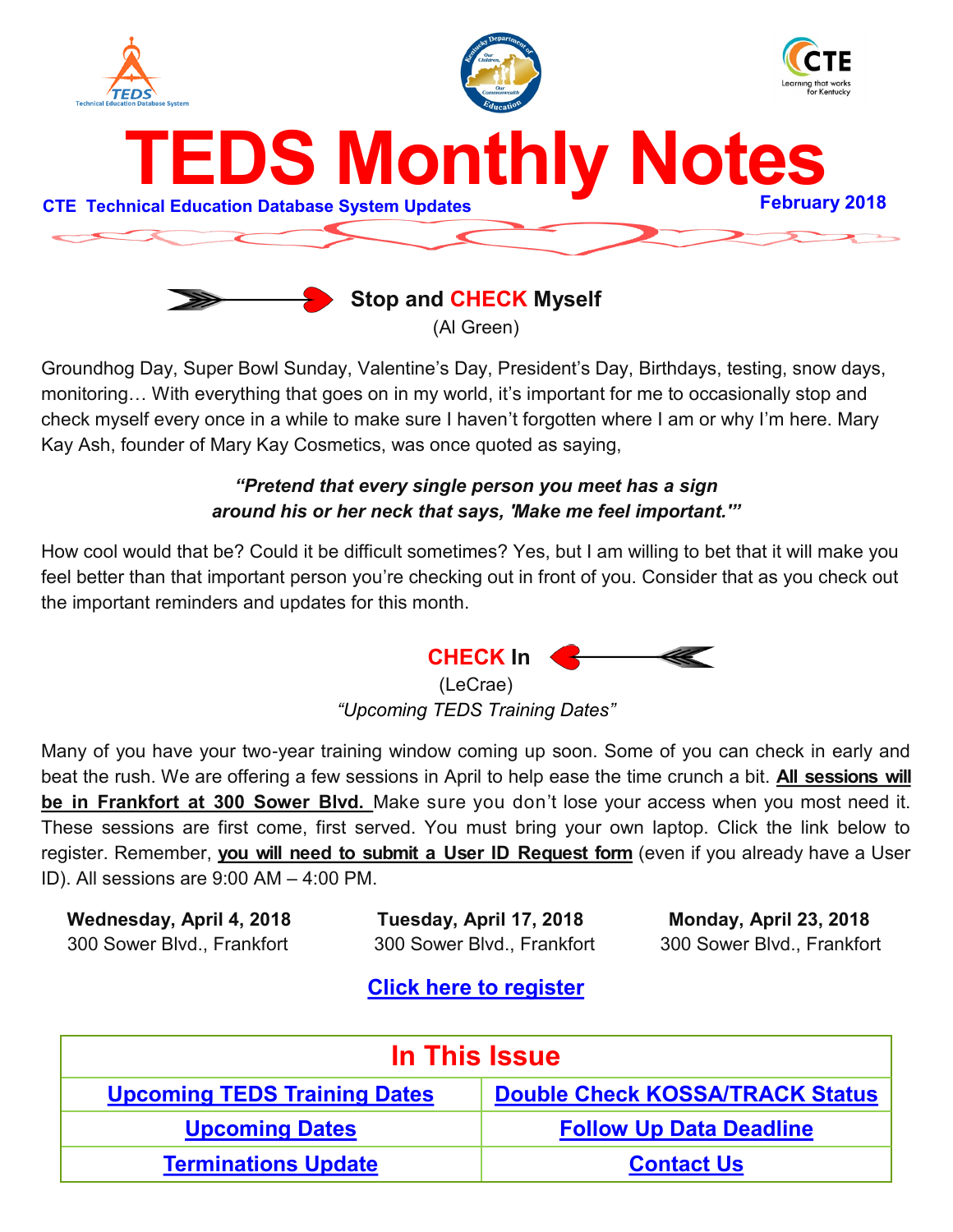## **B** Double CHECK Stomp (Duke Ellington) *"KOSSA and TRACK"*

<span id="page-1-0"></span>The KOSSA deadline has passed and you kno… you're pretty su… OK… you *think* you got it right.

Now would be a good time to do a double check. Don't wait until right before your testing window. Then you are more likely to stomp. Get with your KOSSA Coordinator to verify that you got all the tickets you expected to get.

## **REMEMBER:**

If the KOSSA Test Ticket Report does not look how you expect and your KOSSA Coordinator does not see a test ticket, start by checking the following:

- **Is the student listed in the KOSSA Registration in TEDS under their specific pathway?**
- **Is there a KOSSA for that pathway?** Check [the](https://education.ky.gov/CTE/kossa/Pages/ValidKOSSAList.aspx) **[Valid KOSSA and Industry](https://education.ky.gov/CTE/kossa/Pages/ValidKOSSAList.aspx)  [Certificates List](https://education.ky.gov/CTE/kossa/Pages/ValidKOSSAList.aspx)**
- **Did the student already pass the KOSSA?** (run **[Student Assessment Summary](https://education.ky.gov/CTE/teds/Documents/Recommended_Reports_for_Data_Validation.pdf)  [Report](https://education.ky.gov/CTE/teds/Documents/Recommended_Reports_for_Data_Validation.pdf)** to determine if test was already passed)
- **Did the student transfer from another school where they were already prep?** The ticket may be showing at the old school (run the **[Student Assessment Summary Report](https://education.ky.gov/CTE/teds/Documents/Recommended_Reports_for_Data_Validation.pdf)** to determine if student was eligible at another school last year).
- **Is the student enrolled in a pathway at their home school that requires the same KOSSA?** The default is to send the ticket to the home high school. Contact them to see if they have the ticket.

You should double check these things now. Not every issue can be fixed, but the longer you wait, the less likely it is that we will be able to address it. Don't stomp. Double check!

 **Time CHECK**  (Buddy Rich)

*"Timelines"*

Have you ever had that niggling feeling in the back of your mind that you forgot something? Me too. I have found that my calendar now runs my life. If it's not on my calendar, it's not real. Don't let the real sneak up on you. Do a time check with the TEDS timeline to make sure you don't miss anything.

| <b>February 28</b> | 2016-17 Completers Follow up Data completed in TEDS |  |
|--------------------|-----------------------------------------------------|--|
| March 31           | 2nd Semester Enrollment Data completed in TEDS      |  |
| June 15            | TEDS End of Year Data entered and completed in TEDS |  |
|                    | (Remember to check ALL students, not just active)   |  |